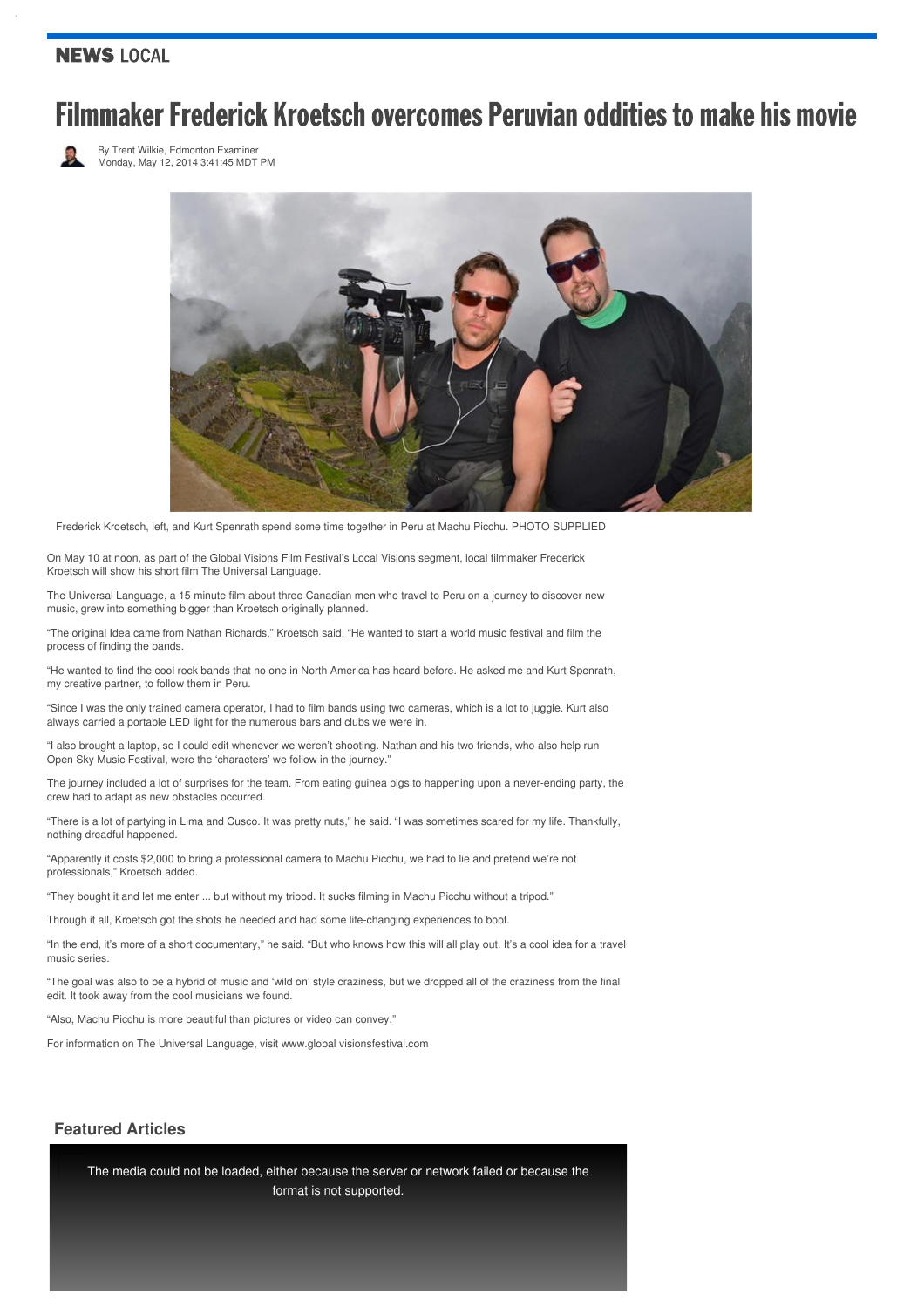

#### **Justin Bieber was the worst SNL musical guest: Bill Hader**

Justin Bieber has been named Saturday Night Live's worst-ever musical guest by former s[how…](http://i.jsrdn.com/i/1.gif?r=r01f&k=ZAl1cy1lYXN0LTFhCWgJaS0wMGVkZWY2Yzk2NTQ5YTI5Ngl1CTBhYmM4N2Q1LTk1Y2MtNDI3Yy05YzNjLTJhMDc5MWRlYTVmMgl2CTc2YzNmOTJmLTdlN2QtNDY1Ny1iOTYyLWI0MWEyYTgzODM3Mwl2bAkyMDE4MDQyMC4xNzAxCXZ0CTIwMTgwNDIwLjE3MDEJdnMJMjAxNzA5MDcJdmMJMjAxODAyMjAJc3QJMjAxODA0MjAuMTczNzIyCWkJYjE0YzczYTktOGE4OS00OWEwLThlOGUtZmE3YTUxOTJmOWJhCWYJaHR0cDovL3d3dy5lZG1vbnRvbmV4YW1pbmVyLmNvbS8yMDE0LzA1LzA3L2ZpbG1tYWtlci1mcmVkZXJpY2sta3JvZXRzY2gtb3ZlcmNvbWVzLXBlcnV2aWFuLW9kZGl0aWVzLXRvLW1ha2UtaGlzLW1vdmllCXEJNjU5ZDhjOWUtMDlkYi00ZGQ5LWJjMWYtYmJmNTZhNjA3ZTcwCW0JMjIzNDIJYgkyNjIJZwk0MTAJdAk0Nzk0CWMJNDg0NQlsCTE0NzA2CXoJMTM4OTcJcwk1NzE0CXAJMjI1MDcJdwluZXdzCWdjCVVTCWdyCU5WCWdkCTgzOQlnbglDb3Jwb3JhdGUJbmUJaXYJbmQJaXYJc2QJZWRtb250b25leGFtaW5lci5jb20JbmYJaXYJcXAJNTAJcXQJMjUwMAlwbgkzNDk2CXZuCTQ5ODg3OQllCWNrCWEJODI0CW8J&fwd=http%3A%2F%2Fwww.distroscale.com)

Powered By

## **This [Week's](http://edmontonexaminer.com/flyercity?utm_source=fm&utm_medium=fm_15695&utm_term=title&utm_campaign=wishabi_1_0&postal_code=M9B&traffic_source=destination_module_inline) Flyers**



# **URReader's comments** »

If you already have an account on this newspaper, you can login to the [newspaper](javascript:void(0);) to add your comments.

By adding a comment on the site, you accept our terms and [conditions](http://www.postmedia.com/terms-of-use)

| Comments for this thread are now closed. |                          |                          |
|------------------------------------------|--------------------------|--------------------------|
| 0 Comments                               | <b>Edmonton Examiner</b> | $\bigcirc$ Login $\lnot$ |
| $\heartsuit$ Recommend                   | <b>【2 Share</b>          | Sort by Newest =         |

This discussion has been closed.

**[Subscribe](https://disqus.com/embed/comments/?base=default&f=edmontonexaminer&t_i=st-1297557797360&t_u=http%3A%2F%2Fwww.edmontonexaminer.com%2F2014%2F05%2F07%2Ffilmmaker-frederick-kroetsch-overcomes-peruvian-oddities-to-make-his-movie&t_d=Universal%20language%20at%20Global%20Visions%20%7C%20Edmonton%20Examiner&t_t=Universal%20language%20at%20Global%20Visions%20%7C%20Edmonton%20Examiner&s_o=default#) Add Disqus to your siteAdd [DisqusAdd](https://disqus.com/) [Privacy](https://help.disqus.com/customer/portal/articles/466259-privacy-policy)**

# **DISQUS**